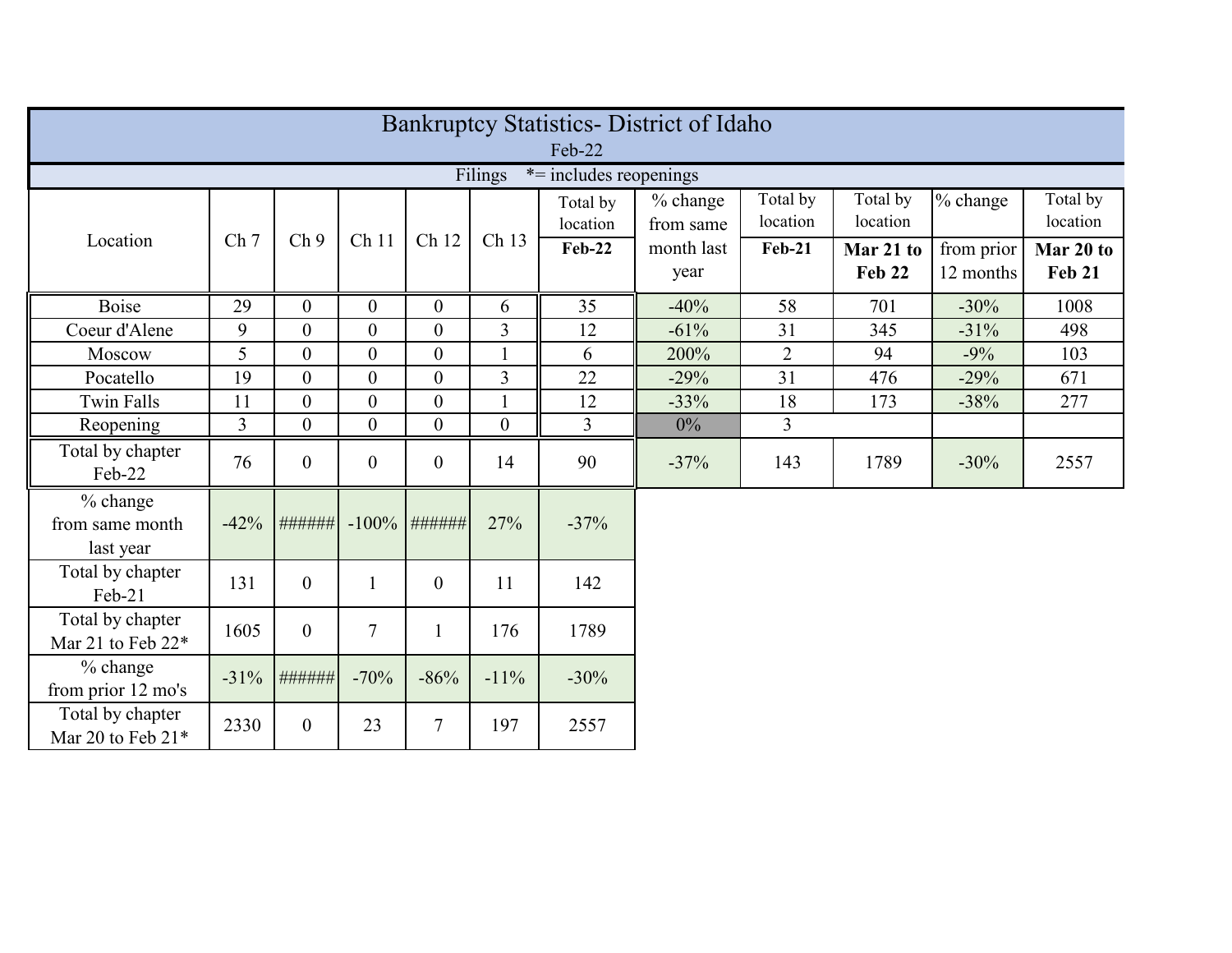| Adversary Statistics- District of Idaho - February 2022 |                  |                  |                                             |                                                                |                                                              |                                     |  |  |  |
|---------------------------------------------------------|------------------|------------------|---------------------------------------------|----------------------------------------------------------------|--------------------------------------------------------------|-------------------------------------|--|--|--|
|                                                         |                  |                  |                                             |                                                                |                                                              |                                     |  |  |  |
| Location                                                | Feb-22           | Feb-21           | % change<br>from same<br>month last<br>year | Total by location<br>Prev.12 months<br>Mar 2021 to Feb<br>2022 | Total by location<br>Prev. 12 months Mar<br>2020 to Feb 2021 | % change<br>from prior 12<br>months |  |  |  |
| Boise                                                   | $\boldsymbol{0}$ | $\boldsymbol{0}$ | $\#$ DIV/0!                                 | 19                                                             | 42                                                           | $-55%$                              |  |  |  |
| Coeur d'Alene                                           | $\mathbf{0}$     |                  | $-100%$                                     | 9                                                              | 6                                                            | 50%                                 |  |  |  |
| Moscow                                                  | $\theta$         | $\overline{0}$   | $\#$ DIV/0!                                 | $\overline{0}$                                                 | 2                                                            | $-100%$                             |  |  |  |
| Pocatello                                               |                  | $\overline{2}$   | $-50\%$                                     | 25                                                             | 41                                                           | $-39%$                              |  |  |  |
| <b>Twin Falls</b>                                       | $\theta$         | $\overline{0}$   | $\#$ DIV/0!                                 | 11                                                             | 24                                                           | $-54%$                              |  |  |  |
| Total                                                   |                  | 3                | $-67%$                                      | 64                                                             | 115                                                          | $-44%$                              |  |  |  |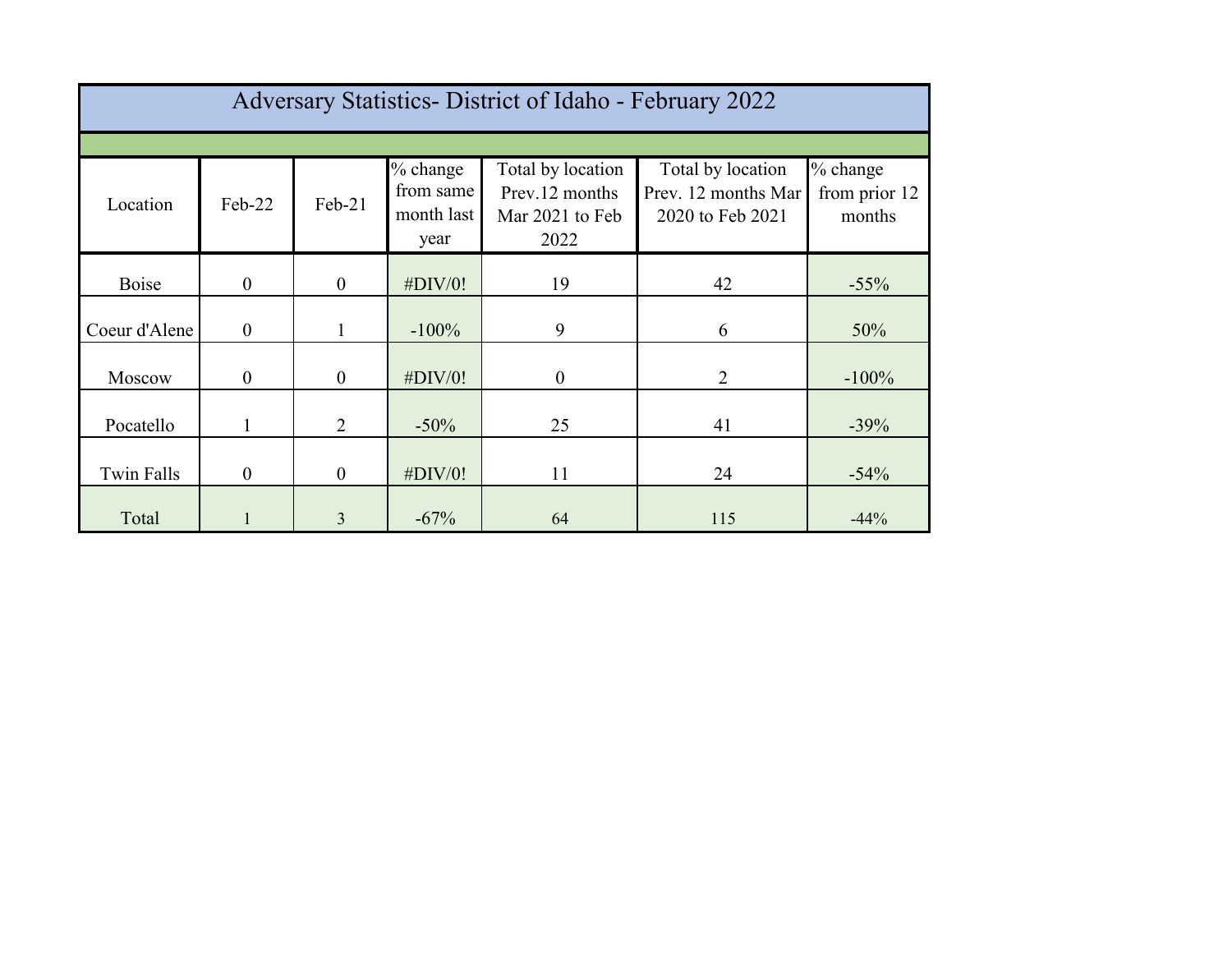| <b>Bankruptcy Statistics - District of Idaho</b><br><b>Feb-22</b> |                   |                  |                           |                     |                               |                      |                  |  |
|-------------------------------------------------------------------|-------------------|------------------|---------------------------|---------------------|-------------------------------|----------------------|------------------|--|
| <b>Closings</b>                                                   |                   |                  |                           |                     |                               |                      |                  |  |
| Location                                                          | Ch <sub>7</sub>   | Ch <sub>9</sub>  | Ch <sub>11</sub><br>Ch 12 |                     | Ch 13                         | Total by<br>location | Adversary        |  |
| <b>Boise</b>                                                      | 49                | $\overline{0}$   |                           | $\theta$            | 3                             | 53                   | 6                |  |
| Coeur d'Alene                                                     | 17                | $\overline{0}$   | $\overline{0}$            | $\boldsymbol{0}$    | $\overline{3}$                | 20                   | $\overline{0}$   |  |
| Moscow                                                            | 5                 | $\overline{0}$   | $\overline{0}$            | $\boldsymbol{0}$    |                               | 6                    | $\theta$         |  |
| Pocatello                                                         | 36                | $\overline{0}$   | $\overline{0}$            | $\boldsymbol{0}$    |                               | 37                   | 5                |  |
| <b>Twin Falls</b>                                                 | 10                | $\overline{0}$   | $\overline{0}$            | $\boldsymbol{0}$    | $\boldsymbol{0}$              | 10                   |                  |  |
| Subtotal (by chapter)                                             | 117               | $\overline{0}$   | $\mathbf{1}$              | $\boldsymbol{0}$    | 8                             | 126                  | 12               |  |
| Pending BK Cases by Location<br>Pending AP Cases by Location      |                   |                  |                           |                     |                               |                      |                  |  |
| Location                                                          | Previous<br>month | Current<br>month |                           |                     | Location                      | Previous<br>month    | Current<br>month |  |
| <b>Boise</b>                                                      | 559               | 561              |                           |                     | <b>Boise</b>                  | 43                   | 41               |  |
| Coeur d'Alene                                                     | 352               | 350              |                           |                     | Coeur d'Alene                 | 10                   | 9                |  |
| Moscow                                                            | 91                | 93               |                           |                     | Moscow                        | $\overline{2}$       | $\overline{2}$   |  |
| Pocatello                                                         | 327               | 328              |                           |                     | Pocatello                     | 36                   | 37               |  |
| <b>Twin Falls</b>                                                 | 190               | 190              |                           |                     | <b>Twin Falls</b>             | 18                   | 15               |  |
| Total                                                             | 1519              | 1522             |                           |                     | Total                         | 109                  | 104              |  |
|                                                                   |                   |                  |                           |                     |                               |                      |                  |  |
| <b>Total 2022 BK</b><br>Feb. filings                              | 90                |                  |                           |                     | Total 2021 BK<br>Feb. filings |                      | 143              |  |
| <b>Total 2022 AP</b>                                              |                   |                  |                           | Total 2021 AP       | 3                             |                      |                  |  |
| Feb. filings                                                      |                   |                  |                           | <b>Feb. filings</b> |                               |                      |                  |  |
|                                                                   | Ch. 7             | Ch. 9            | Ch. 11                    | Ch. 12              | Ch. 13                        |                      | Adv.             |  |
| 12 month YTD<br><b>Median Disposition</b><br>Time (in months)     | $\overline{4}$    |                  | 12                        | 22                  | 42                            |                      | 11               |  |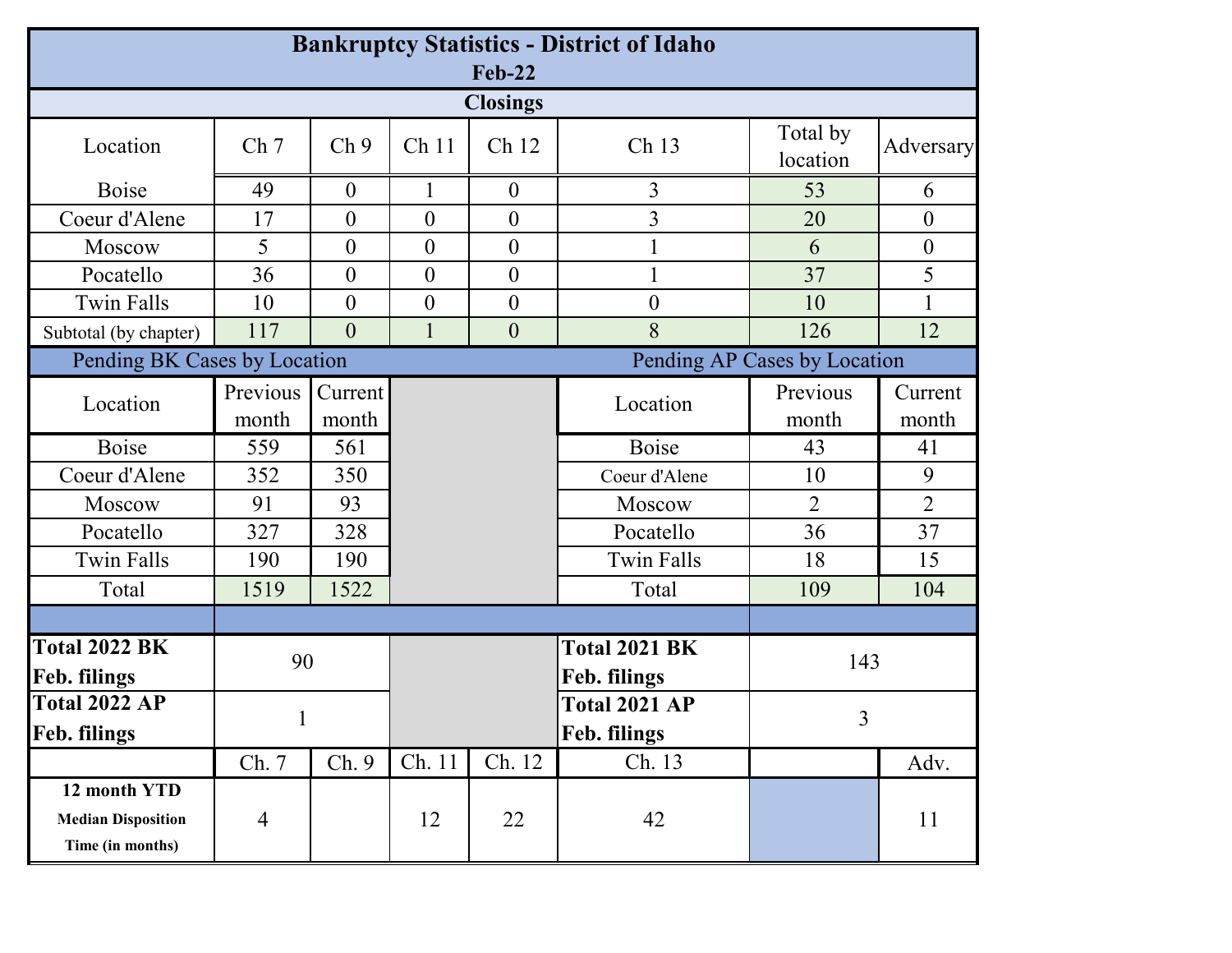| <b>Bankruptcy Statistics - District of Idaho</b>                                                                 |                   |                  |                   |                   |  |  |  |  |
|------------------------------------------------------------------------------------------------------------------|-------------------|------------------|-------------------|-------------------|--|--|--|--|
| <b>February 2022</b>                                                                                             |                   |                  |                   |                   |  |  |  |  |
| <b>Pending Bankruptcy Cases by Chapter/Location</b><br><b>Chapter 7</b><br><b>Chapter 9</b><br><b>Chapter 11</b> |                   |                  |                   |                   |  |  |  |  |
| <b>Boise</b>                                                                                                     | 291               | $\mathbf{0}$     | <b>Boise</b>      | $\overline{7}$    |  |  |  |  |
| <b>CDA</b>                                                                                                       | 92                | $\boldsymbol{0}$ | <b>CDA</b>        | $\overline{2}$    |  |  |  |  |
| Moscow                                                                                                           | 37                | $\boldsymbol{0}$ | Moscow            | $\boldsymbol{0}$  |  |  |  |  |
| Pocatello                                                                                                        | 209               | $\mathbf{1}$     | Pocatello         | $\overline{7}$    |  |  |  |  |
| <b>Twin Falls</b>                                                                                                | 113               | $\boldsymbol{0}$ | <b>Twin Falls</b> | 8                 |  |  |  |  |
| <b>TOTAL</b>                                                                                                     | 742               | $\mathbf{1}$     | <b>TOTAL</b>      | 24                |  |  |  |  |
|                                                                                                                  | <b>Chapter 12</b> |                  |                   | <b>Chapter 13</b> |  |  |  |  |
| <b>Boise</b>                                                                                                     | 7                 |                  | Boise             | 256               |  |  |  |  |
| <b>CDA</b>                                                                                                       | $\boldsymbol{0}$  |                  | <b>CDA</b>        | 256               |  |  |  |  |
| Moscow                                                                                                           | $\boldsymbol{0}$  |                  | Moscow            | 56                |  |  |  |  |
| Pocatello                                                                                                        | 5                 |                  | Pocatello         | 106               |  |  |  |  |
| <b>Twin Falls</b>                                                                                                | $\overline{2}$    |                  | <b>Twin Falls</b> | 67                |  |  |  |  |
| <b>TOTAL</b>                                                                                                     | 14                |                  | <b>TOTAL</b>      | 741               |  |  |  |  |
| 1522<br><b>TOTAL PENDING CASES</b>                                                                               |                   |                  |                   |                   |  |  |  |  |